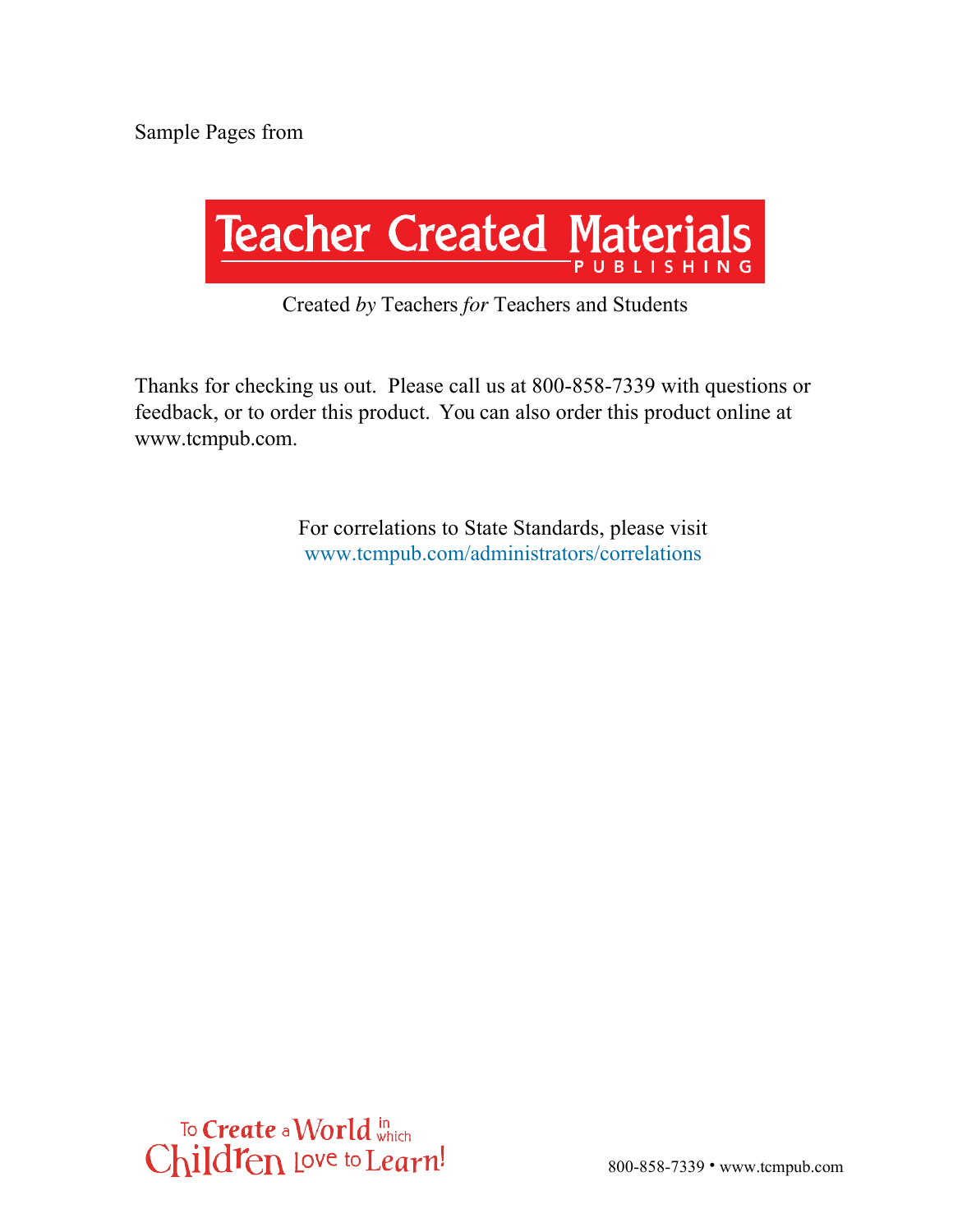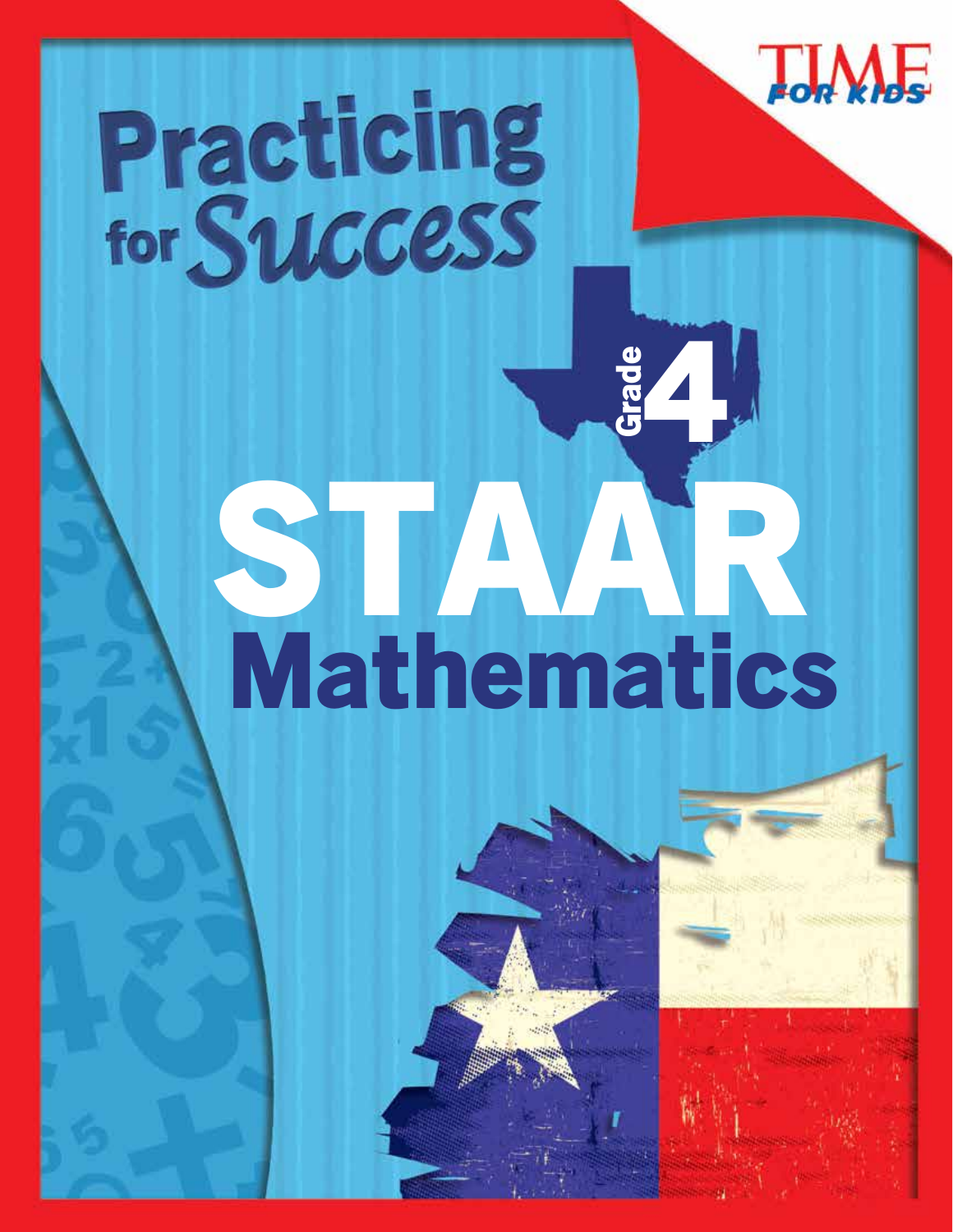# Table of Contents

| <b>Practice Exercises</b> |
|---------------------------|
|                           |
|                           |
|                           |
|                           |
|                           |
|                           |
|                           |
|                           |
|                           |
|                           |
|                           |
|                           |
|                           |
|                           |
|                           |
|                           |
|                           |
|                           |
|                           |
|                           |
|                           |
|                           |
|                           |
|                           |
|                           |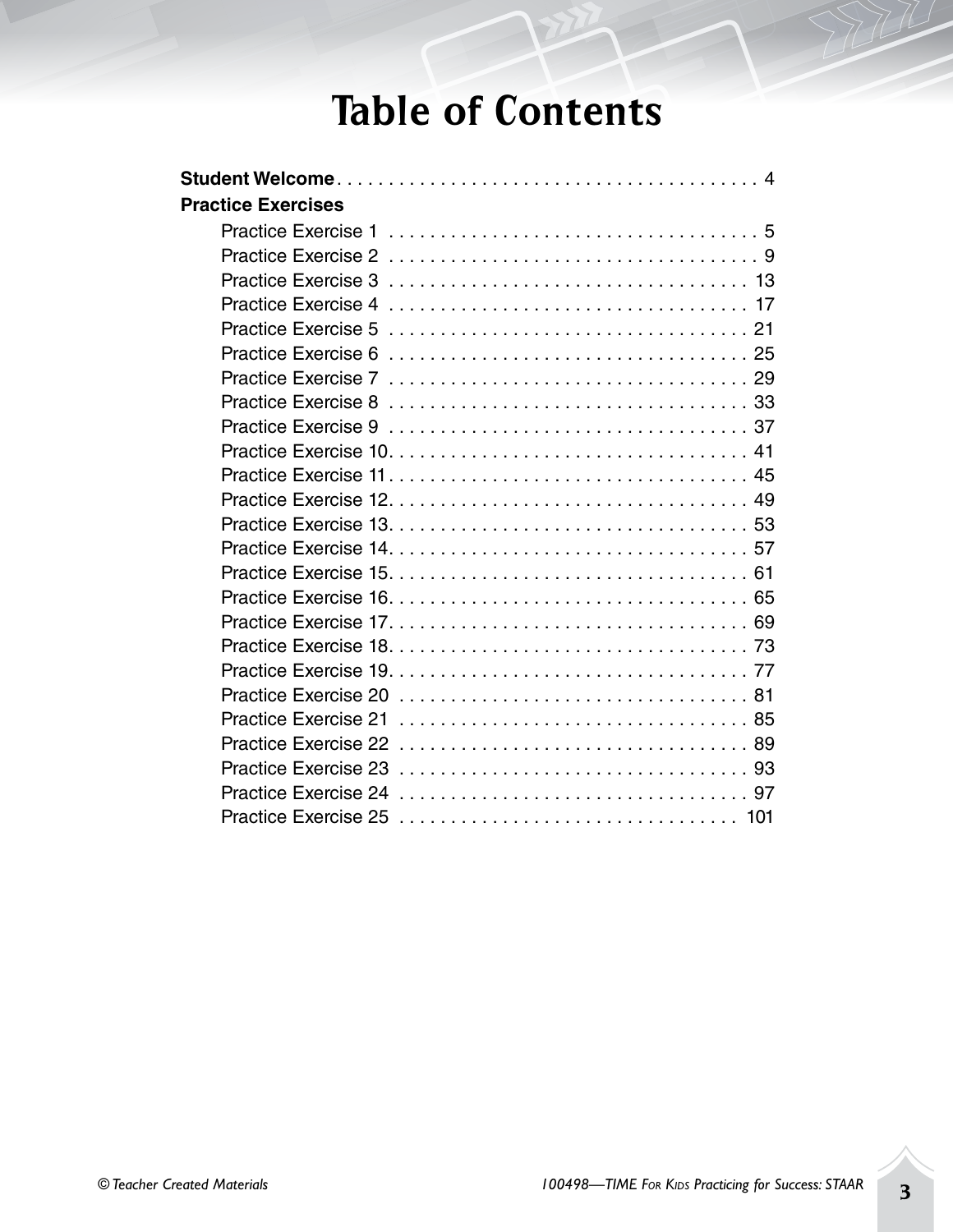| Name:<br>___ | Jate<br>- - - - |
|--------------|-----------------|
|--------------|-----------------|

# **Practice Exercise 2**

**Directions:** Read and solve each problem carefully. Record the correct answer on your answer sheet.

- **1** Which number is 22,387 rounded to the nearest hundred?
	- **A** 22,000
	- **B** 22,300
	- **C** 22,400
	- **D** 22,380
- **2** Which expression shows 28,964,032 written in expanded form?
	- **F** 20,000,000 + 8,000,000 + 900,000 + 60,000 + 4,000 + 32
	- **G** 28,000,000 + 964,000 + 32
	- **H** 28,000,000 + 900,000 + 60,000 + 4,000 + 30 + 2
	- **J**  $20,000,000 + 8,000,000 + 900,000 + 60,000 + 4,000 + 30 + 2$
- **3** Choose the stem and leaf plot that correctly represents the data set below:

14, 10, 16, 13, 14, 25, 27, 29, 42, 45, 46, 43, 31

1|4 means 14.

| А | Stem Leaf  |                             | С | Stem Leaf   |               |
|---|------------|-----------------------------|---|-------------|---------------|
|   |            | 03446                       |   |             | 01634         |
|   | 2          | 5 7 9                       |   | 2           | $ 2\;5\;7\;9$ |
|   | 3          |                             |   | 3           | 10            |
|   | 4          | 2356                        |   | 4           | $ 2\;5\;6$    |
|   |            |                             |   |             |               |
|   |            |                             |   |             |               |
| в | Stem  Leaf |                             | D | Stem   Leaf |               |
|   |            | 4063                        |   |             | 4063          |
|   | 2          | 5 7 9                       |   | 2           | 5793          |
|   | 3          |                             |   | 3           |               |
|   | 4          | 5 6<br>$\mathbf{2}^{\circ}$ |   | 4           | 4 2 5 6       |

GO ON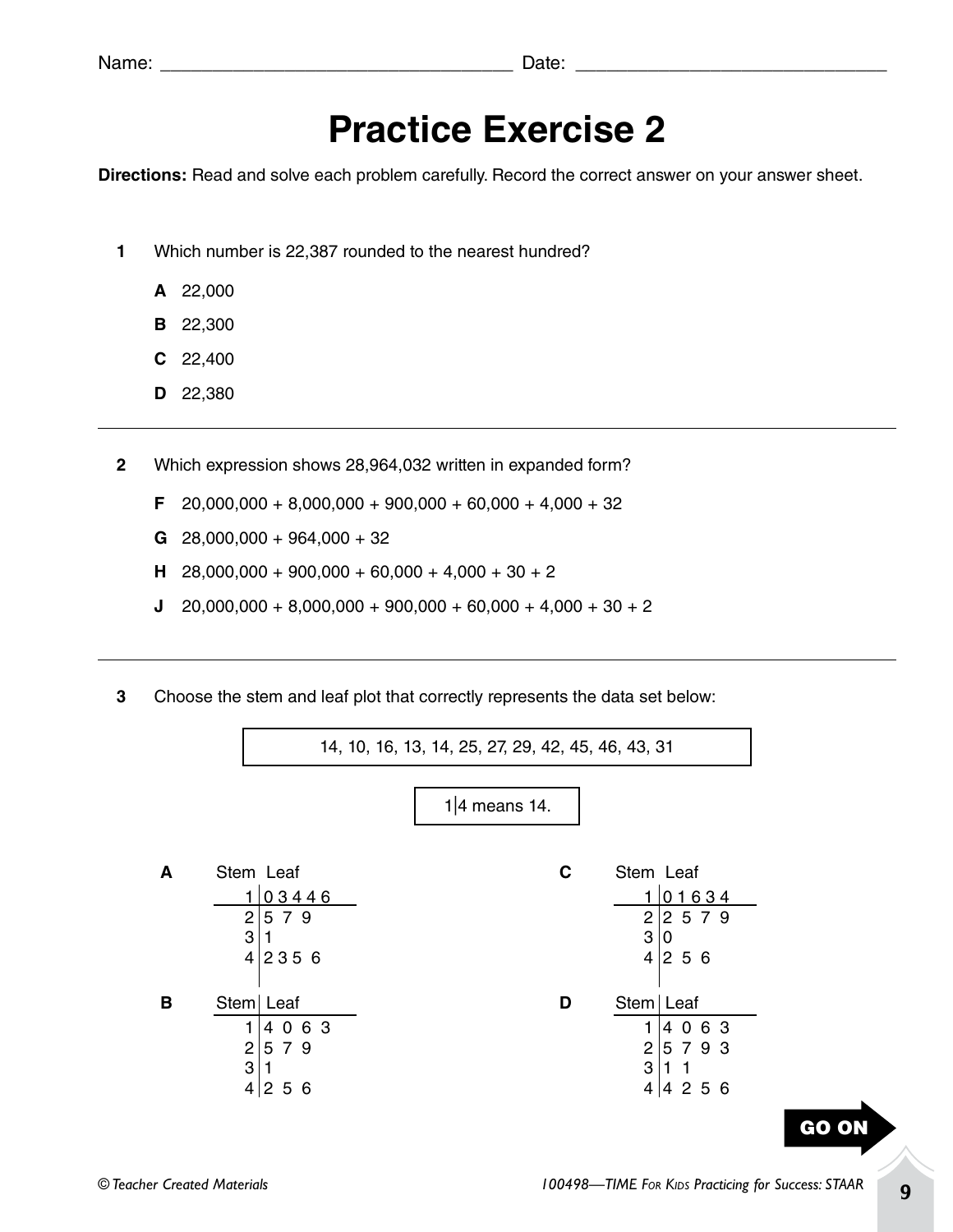| Name<br>___ | Jate<br>- - - - |
|-------------|-----------------|
|-------------|-----------------|

### **Practice Exercise 2** *(cont.)*

**Directions:** Read and solve each problem carefully. Record the correct answer on your answer sheet.

**4** The area of a rectangular carpet is 96 square feet. The length of the carpet is 12 feet. What is the width of the carpet?



- **5** Which pair of fractions below are equivalent?
	- **A**  $\frac{1}{2}$  and  $\frac{5}{8}$
	- **B**  $\frac{1}{2}$  and  $\frac{7}{10}$
	- **C**  $\frac{3}{4}$  and  $\frac{6}{8}$
	- **D**  $\frac{2}{3}$  and  $\frac{5}{6}$

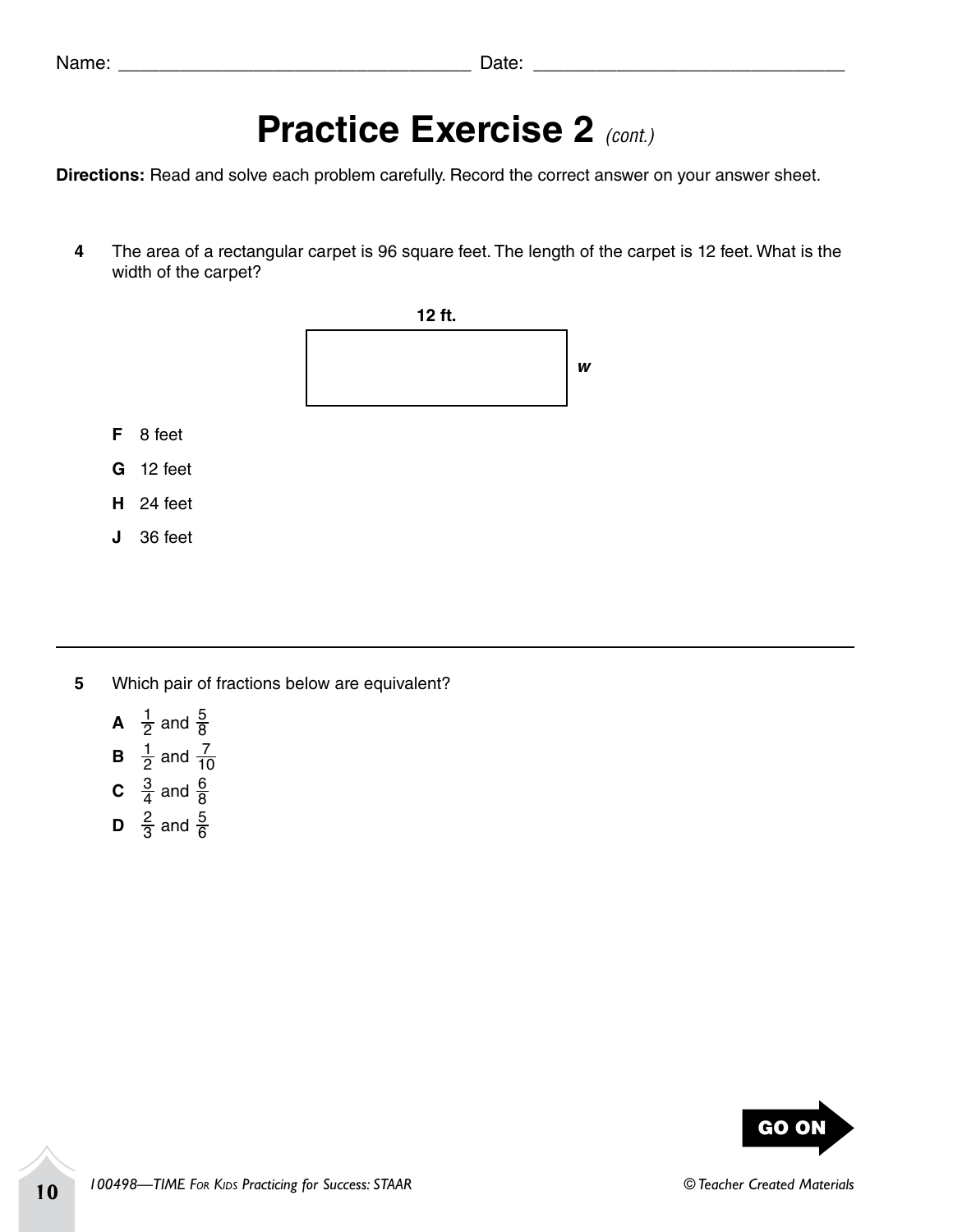| Name<br>___ | Jate<br>- - - - |
|-------------|-----------------|
|-------------|-----------------|

## **Practice Exercise 2** *(cont.)*

**Directions:** Read and solve each problem carefully. Record the correct answer on your answer sheet.

**6** What is the measure of the angle shown on the protractor below?



**J** 120°

- **7** Sophia practices basketball by shooting 75 baskets twice a day. This means she will shoot *b*  baskets in 7 days. Which equation below accurately models this situation?
	- **A**  $b \times 2 \times 7 = 75$
	- **B**  $75 \times 7 = b$
	- **C**  $b = (75 \times 2) \times 7$
	- **D**  $b \times 7 = 75 + 2$

GO ON